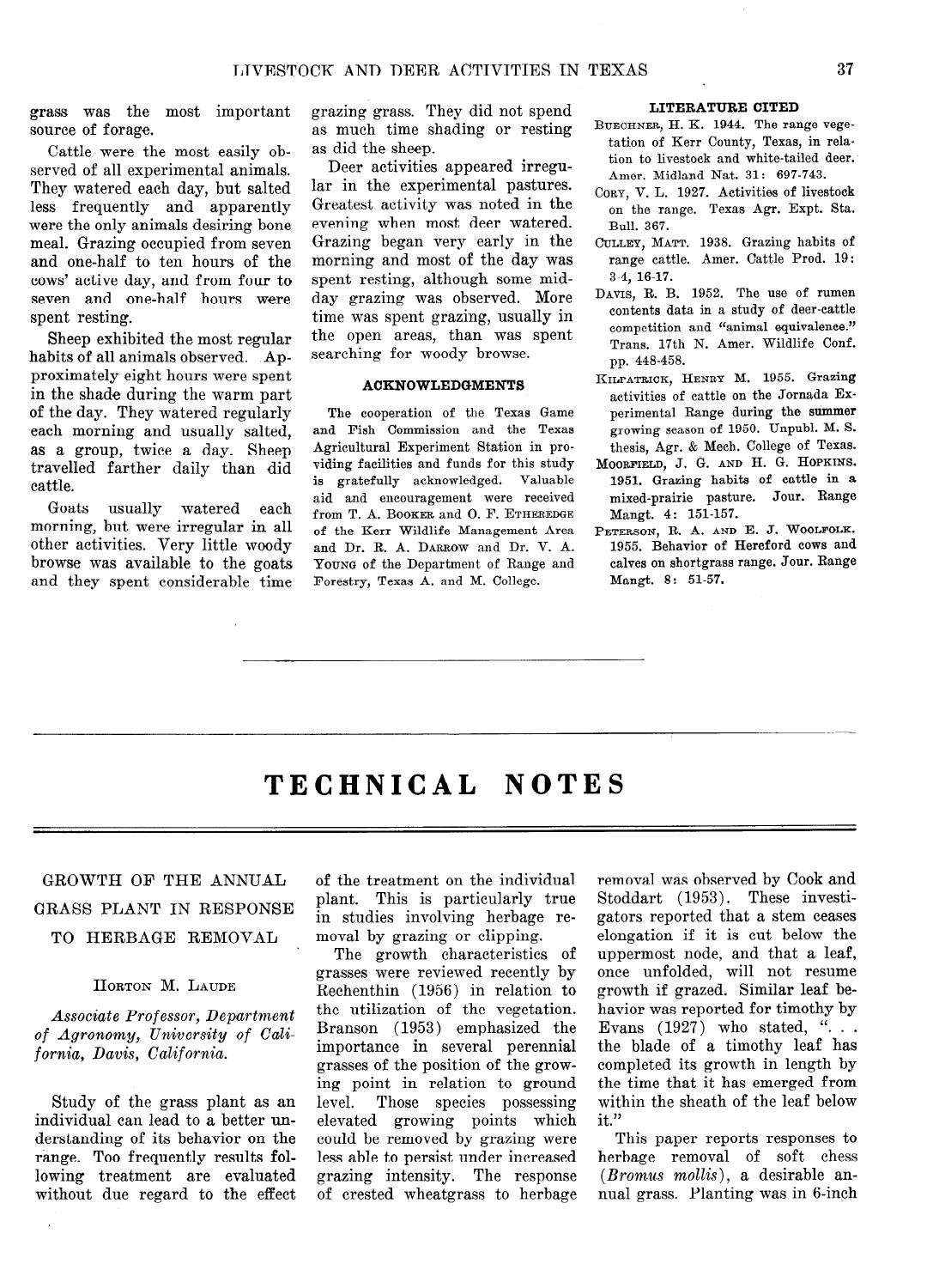

FIGURE 1. Soft chess plants 10 weeks old and 12 days after clipping. Terminal buds were removed by the clipping in the left-hand pot, but not in the other, the differ ence in terminal bud elevation being induced by photoperiod.

pots in the greenhouse. All clipping was at  $1\frac{1}{2}$ -inch height. Whether or not the growing point of a stem was removed by clipping was determined by dissection of the cut tissue. Leaf lengths were measured directly from the base of the blade.

#### Results **and** Discussion

Leaf elongation was found to be complete by the time the blade was emerged from the subtending sheath. Following removal of tissue only the youngest leaf or leaves (those not fully emerged) continued elongation. The often stated view that grass leaves are regenerated from basal meristematic tissue must be qualified with reference to leaf age.

Removal of the entire terminal bud (immature inflorescence) of a culm results in the growth cessation of that shoot. If, however, a portion of the inflorescence is retained the shoot continues growth. After terminal bud removal from the main stem, continued development depends upon the initiation of tillers.

The plants in Figures 1 and 2 were photographed at 10 weeks of age and 12 days after clipping. In

Figure 1 the stage of reproductive development was controlled by photoperiod. Those plants having elevated terminal buds which were removed by the clipping received three weeks of longer day-length than did the others. As the same number of plants are in both pots,



FIGURE 2. Only the large plant. in this pot retained the terminal bud when clipped.

a visual comparison of production is possible. Growth is faster from a cut shoot when the terminal bud is retained and the culm continues elongation, than when the bud is removed and growth is by tillering. In addition the tiller is smaller and lighter than the main shoot. It would appear that the stage of development of the plant as well as favorable temperature and moisture should be considered as contributing to the lush growth of annuals usually observed in the early spring.

In Figure 2 only the larger plant retained the terminal bud. Leaf response to herbage removal is illustrated by this plant. The youngest leaf lost no tissue and is as yet incompletely emerged. The next older leaf lost the tip but continued elongation, being only partly emerged when cut. The third leaf was fully expanded when cut and the stub has not elongated. The stubs of culms from which the terminal bud was removed likewise have not elongated since being clipped.

These responses of the winter annual range grass are not unlike those of winter cereals. The latter are likewise winter annuals and are frequently pastured during the fall, winter, or early spring. To avoid a reduction in grain yields in cereals, grazing is discontinued in the spring when the terminal bud is elevated to a height that the animals may remove it. If the immature head is removed, new heads may be produced only on new tillers (Hubbard and Harper, 1949 ; Sprague, 1954). While reduction in grain yield is generally undesirable with cereals, seed reduction induced by late grazing of certain range annuals can be useful in the regulation of the species.

#### LITERATURE CITED

- **BRANSON, FARREL** A. 1953. Two new factors affecting resistance of grasses to grazing. Jour. Range Mangt. 6: 165171.
- **COOK, C. WAYNE AND L.** A. **STODDART. 1953.** Some growth responses of